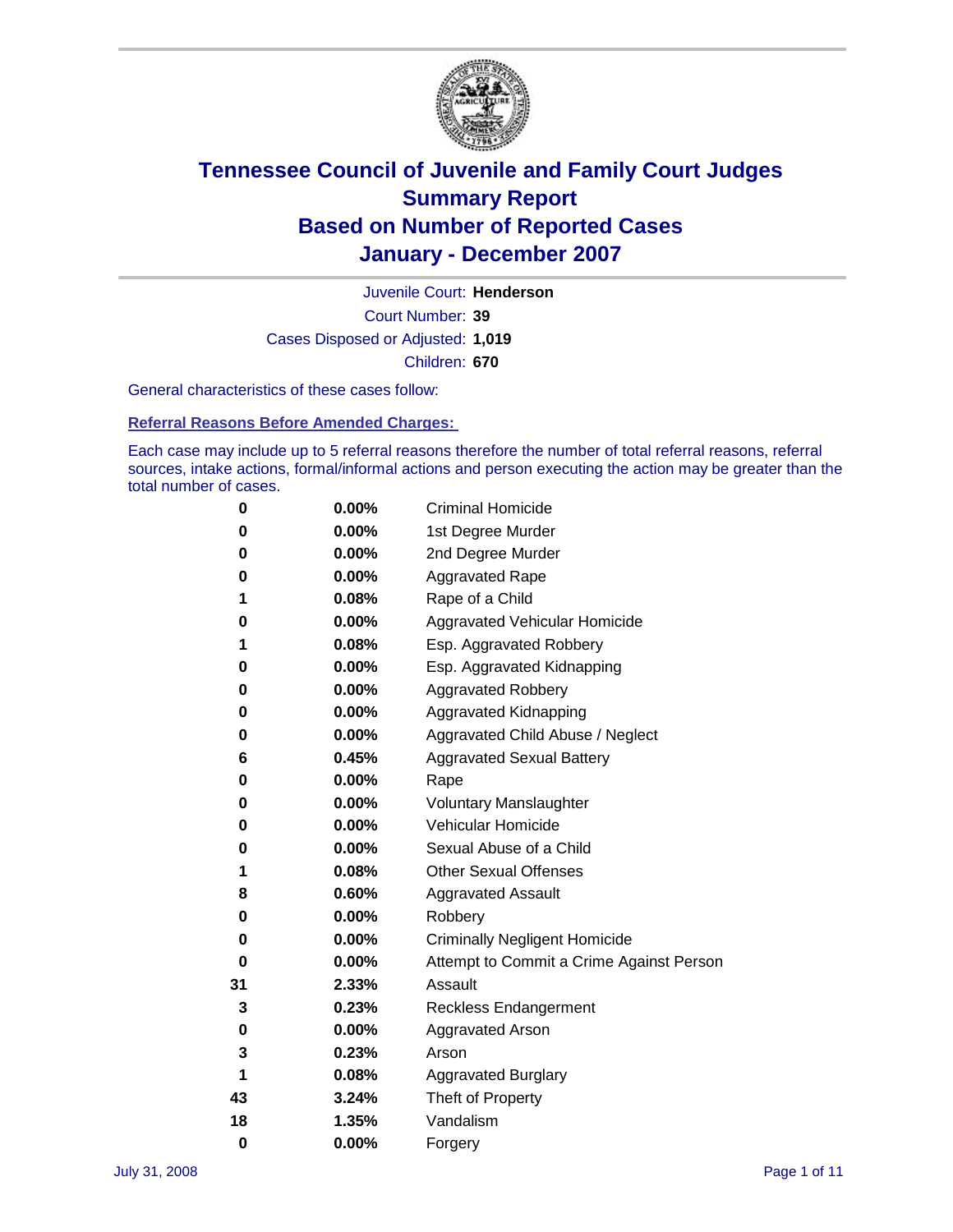

Court Number: **39** Juvenile Court: **Henderson** Cases Disposed or Adjusted: **1,019** Children: **670**

#### **Referral Reasons Before Amended Charges:**

Each case may include up to 5 referral reasons therefore the number of total referral reasons, referral sources, intake actions, formal/informal actions and person executing the action may be greater than the total number of cases.

| 0                       | 0.00%  | <b>Worthless Checks</b>                                     |
|-------------------------|--------|-------------------------------------------------------------|
| 0                       | 0.00%  | Illegal Possession / Fraudulent Use of Credit / Debit Cards |
| 19                      | 1.43%  | <b>Burglary</b>                                             |
| 0                       | 0.00%  | Unauthorized Use of a Vehicle                               |
| 1                       | 0.08%  | <b>Cruelty to Animals</b>                                   |
| 0                       | 0.00%  | Sale of Controlled Substances                               |
| 22                      | 1.66%  | <b>Other Drug Offenses</b>                                  |
| 0                       | 0.00%  | Possession of Controlled Substances                         |
| 1                       | 0.08%  | <b>Criminal Attempt</b>                                     |
| $\mathbf 2$             | 0.15%  | Carrying Weapons on School Property                         |
| 1                       | 0.08%  | Unlawful Carrying / Possession of a Weapon                  |
| 1                       | 0.08%  | <b>Evading Arrest</b>                                       |
| 0                       | 0.00%  | Escape                                                      |
| 3                       | 0.23%  | Driving Under Influence (DUI)                               |
| 10                      | 0.75%  | Possession / Consumption of Alcohol                         |
| $\mathbf{2}$            | 0.15%  | Resisting Stop, Frisk, Halt, Arrest or Search               |
| 0                       | 0.00%  | <b>Aggravated Criminal Trespass</b>                         |
| $\mathbf 2$             | 0.15%  | Harassment                                                  |
| 0                       | 0.00%  | Failure to Appear                                           |
| 0                       | 0.00%  | Filing a False Police Report                                |
| 0                       | 0.00%  | Criminal Impersonation                                      |
| 22                      | 1.66%  | <b>Disorderly Conduct</b>                                   |
| $\overline{\mathbf{z}}$ | 0.53%  | <b>Criminal Trespass</b>                                    |
| 1                       | 0.08%  | <b>Public Intoxication</b>                                  |
| 0                       | 0.00%  | Gambling                                                    |
| 434                     | 32.66% | Traffic                                                     |
| 0                       | 0.00%  | <b>Local Ordinances</b>                                     |
| 1                       | 0.08%  | Violation of Wildlife Regulations                           |
| 1                       | 0.08%  | Contempt of Court                                           |
| 14                      | 1.05%  | Violation of Probation                                      |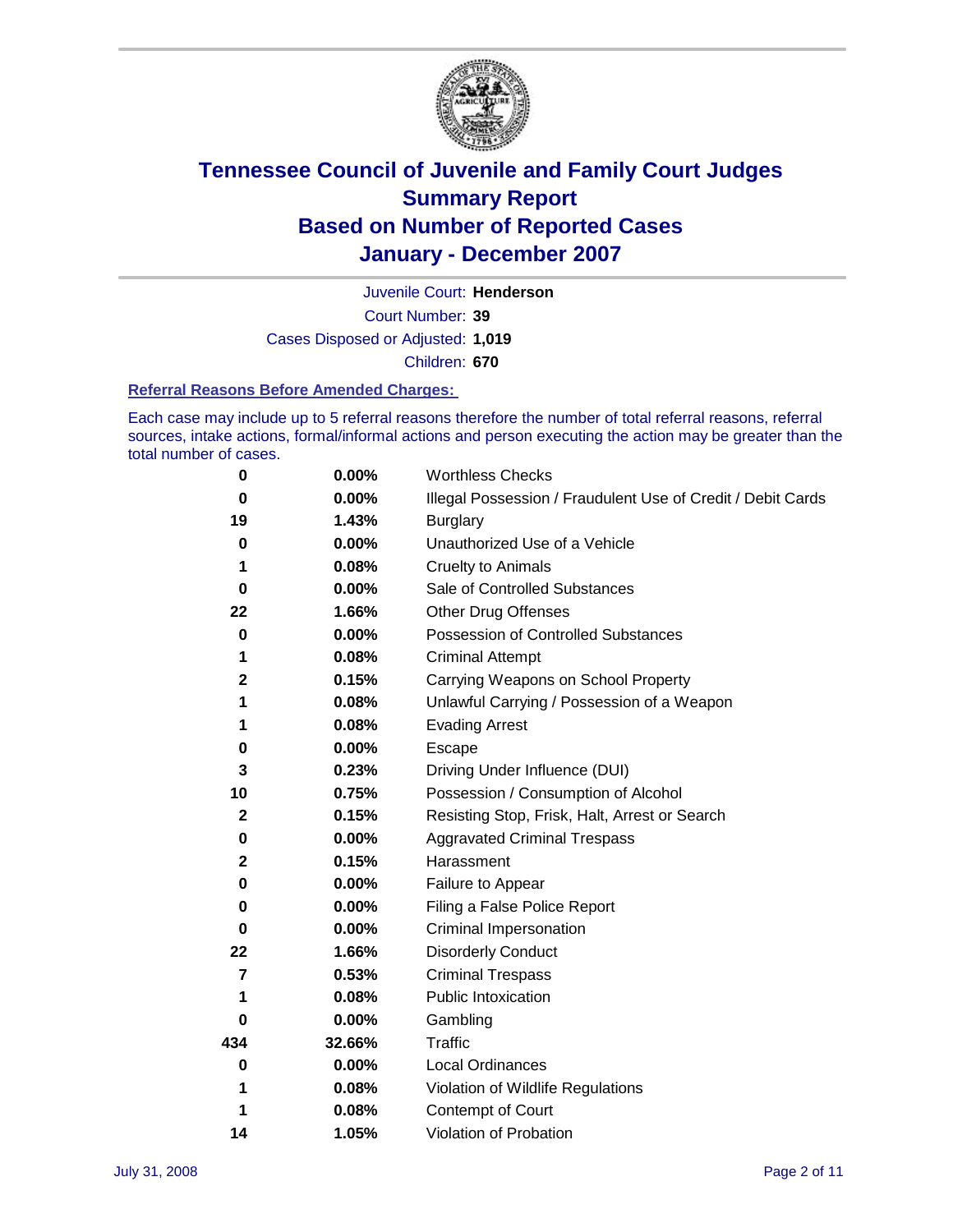

Court Number: **39** Juvenile Court: **Henderson** Cases Disposed or Adjusted: **1,019** Children: **670**

#### **Referral Reasons Before Amended Charges:**

Each case may include up to 5 referral reasons therefore the number of total referral reasons, referral sources, intake actions, formal/informal actions and person executing the action may be greater than the total number of cases.

| 1        | 0.08%   | Violation of Aftercare                |
|----------|---------|---------------------------------------|
| 79       | 5.94%   | <b>Unruly Behavior</b>                |
| 202      | 15.20%  | Truancy                               |
| 9        | 0.68%   | In-State Runaway                      |
| 0        | 0.00%   | Out-of-State Runaway                  |
| 5        | 0.38%   | Possession of Tobacco Products        |
| 0        | 0.00%   | Violation of a Valid Court Order      |
| 13       | 0.98%   | <b>Violation of Curfew</b>            |
| 0        | 0.00%   | Sexually Abused Child                 |
| 0        | 0.00%   | <b>Physically Abused Child</b>        |
| 96       | 7.22%   | Dependency / Neglect                  |
| 4        | 0.30%   | <b>Termination of Parental Rights</b> |
| 0        | 0.00%   | Violation of Pretrial Diversion       |
| $\bf{0}$ | 0.00%   | Violation of Informal Adjustment      |
| 111      | 8.35%   | <b>Judicial Review</b>                |
| 0        | 0.00%   | <b>Administrative Review</b>          |
| 59       | 4.44%   | <b>Foster Care Review</b>             |
| 71       | 5.34%   | Custody                               |
| 18       | 1.35%   | Visitation                            |
| 0        | 0.00%   | Paternity / Legitimation              |
| 0        | 0.00%   | <b>Child Support</b>                  |
| 0        | 0.00%   | <b>Request for Medical Treatment</b>  |
| 0        | 0.00%   | <b>Consent to Marry</b>               |
| 1        | 0.08%   | Other                                 |
| 1,329    | 100.00% | <b>Total Referrals</b>                |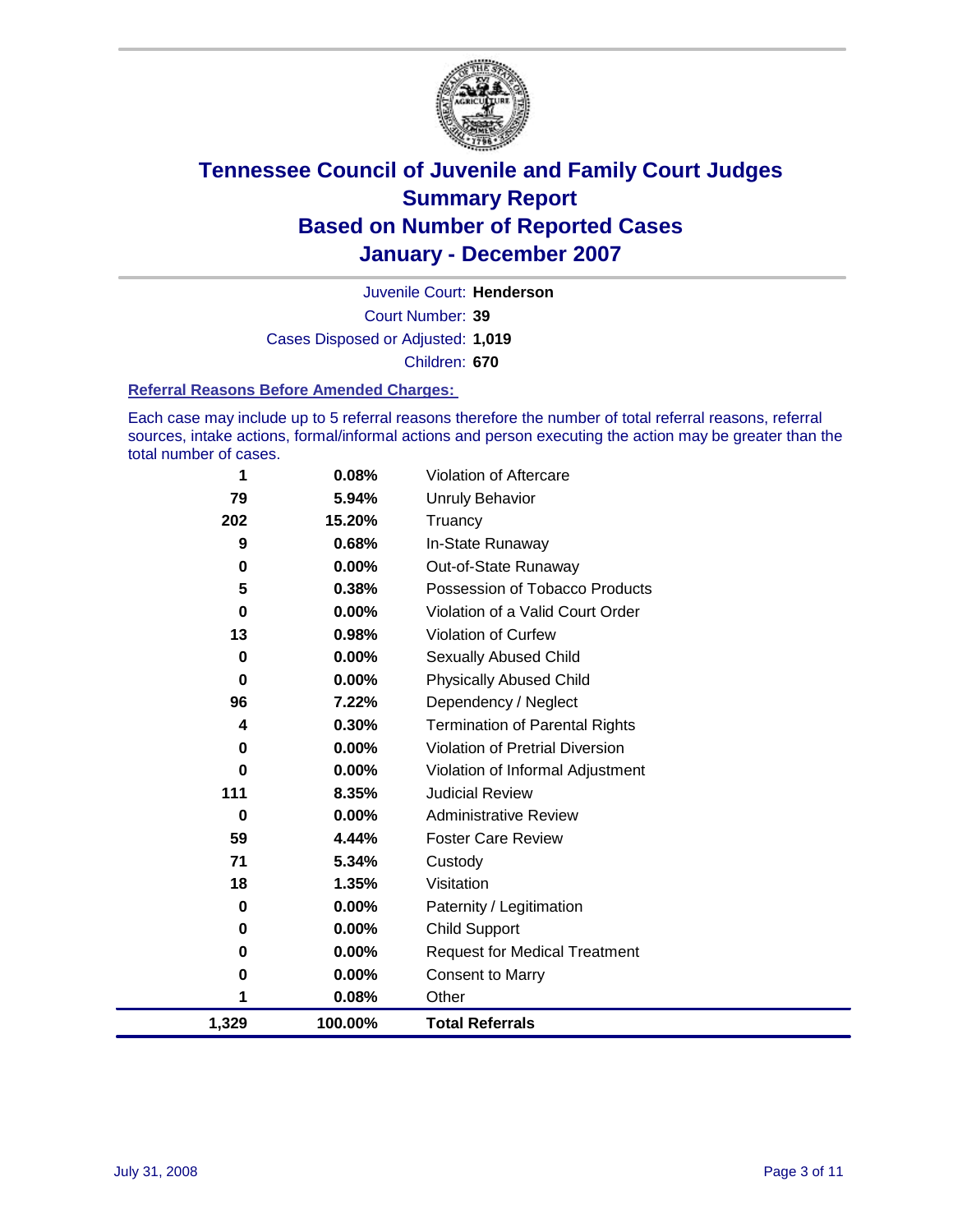

Court Number: **39** Juvenile Court: **Henderson** Cases Disposed or Adjusted: **1,019** Children: **670**

### **Referral Sources: 1**

| 1,329    | 100.00% | <b>Total Referral Sources</b>     |
|----------|---------|-----------------------------------|
|          | 0.08%   | Other                             |
| 0        | 0.00%   | Unknown                           |
| 0        | 0.00%   | Hospital                          |
| 6        | 0.45%   | Child & Parent                    |
| 25       | 1.88%   | Victim                            |
| 4        | 0.30%   | <b>Other Court</b>                |
| 0        | 0.00%   | Social Agency                     |
| 19       | 1.43%   | <b>Court Staff</b>                |
| 0        | 0.00%   | <b>District Attorney's Office</b> |
|          | 0.08%   | <b>Other State Department</b>     |
| 279      | 20.99%  | <b>DCS</b>                        |
| 0        | 0.00%   | <b>CSA</b>                        |
| 276      | 20.77%  | School                            |
| $\bf{0}$ | 0.00%   | Self                              |
| 31       | 2.33%   | Relatives                         |
| 80       | 6.02%   | Parents                           |
|          | 45.67%  | Law Enforcement                   |
|          | 607     |                                   |

### **Age of Child at Referral: 2**

| 670 | 100.00%  | <b>Total Child Count</b> |  |
|-----|----------|--------------------------|--|
| 0   | $0.00\%$ | Unknown / Not Reported   |  |
| 3   | 0.45%    | Ages 19 and Over         |  |
| 182 | 27.16%   | Ages 17 through 18       |  |
| 197 | 29.40%   | Ages 15 through 16       |  |
| 63  | 9.40%    | Ages 13 through 14       |  |
| 42  | 6.27%    | Ages 11 through 12       |  |
| 183 | 27.31%   | Ages 10 and Under        |  |
|     |          |                          |  |

<sup>1</sup> If different than number of Referral Reasons (1329), verify accuracy of your court's data.

<sup>2</sup> One child could be counted in multiple categories, verify accuracy of your court's data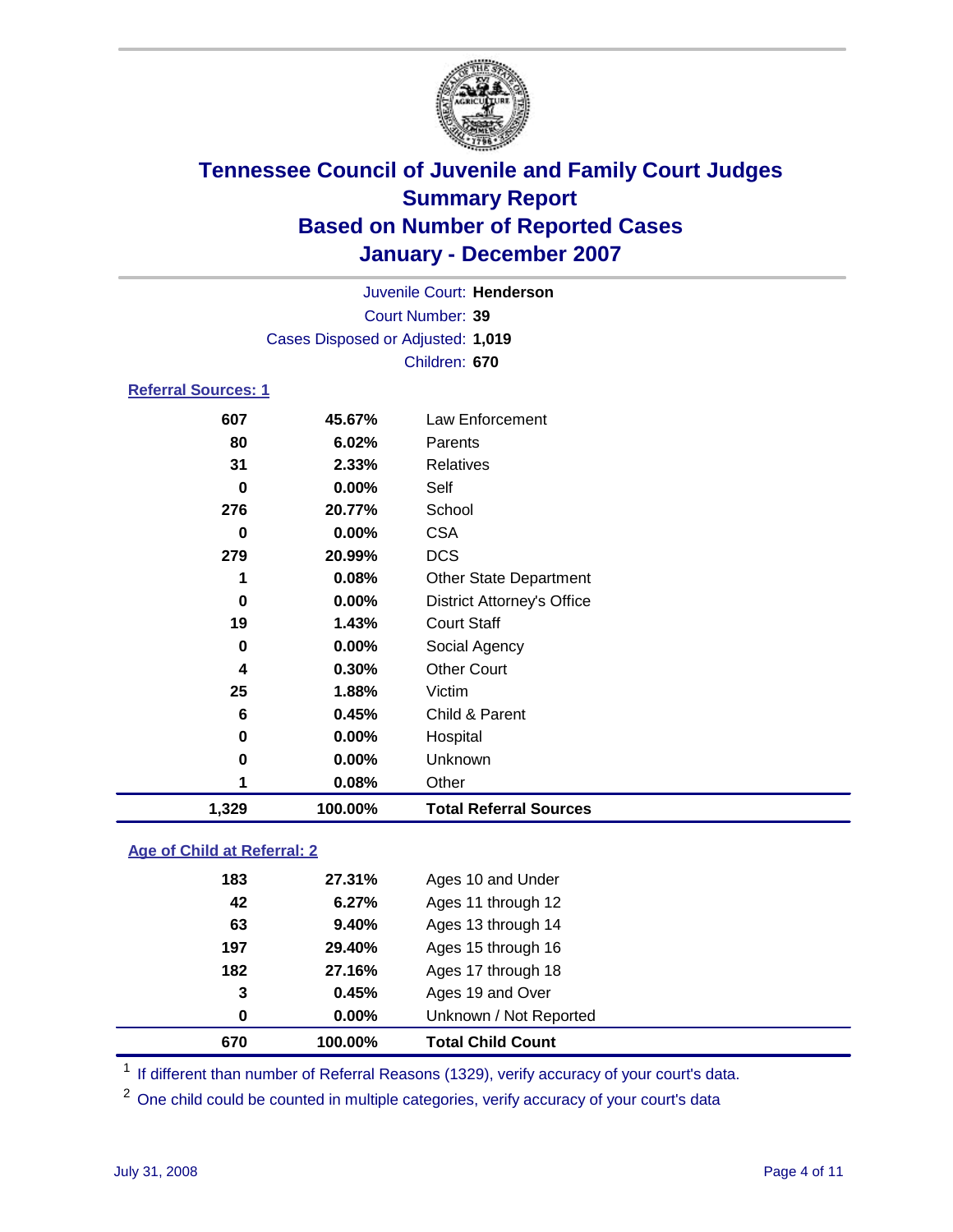

| Juvenile Court: Henderson               |                                   |                          |  |  |  |
|-----------------------------------------|-----------------------------------|--------------------------|--|--|--|
|                                         | Court Number: 39                  |                          |  |  |  |
|                                         | Cases Disposed or Adjusted: 1,019 |                          |  |  |  |
|                                         |                                   | Children: 670            |  |  |  |
| Sex of Child: 1                         |                                   |                          |  |  |  |
| 392                                     | 58.51%                            | Male                     |  |  |  |
| 278                                     | 41.49%                            | Female                   |  |  |  |
| $\bf{0}$                                | 0.00%                             | Unknown                  |  |  |  |
| 670                                     | 100.00%                           | <b>Total Child Count</b> |  |  |  |
| Race of Child: 1                        |                                   |                          |  |  |  |
| 552                                     | 82.39%                            | White                    |  |  |  |
| 68                                      | 10.15%                            | African American         |  |  |  |
| 0                                       | 0.00%                             | Native American          |  |  |  |
| $\bf{0}$                                | 0.00%                             | Asian                    |  |  |  |
| 50                                      | 7.46%                             | Mixed                    |  |  |  |
| $\bf{0}$                                | 0.00%                             | Unknown                  |  |  |  |
| 670                                     | 100.00%                           | <b>Total Child Count</b> |  |  |  |
| <b>Hispanic Origin: 1</b>               |                                   |                          |  |  |  |
| 19                                      | 2.84%                             | Yes                      |  |  |  |
| 649                                     | 96.87%                            | No                       |  |  |  |
| $\mathbf{2}$                            | 0.30%                             | Unknown                  |  |  |  |
| 670                                     | 100.00%                           | <b>Total Child Count</b> |  |  |  |
| <b>School Enrollment of Children: 1</b> |                                   |                          |  |  |  |
| 560                                     | 83.58%                            | Yes                      |  |  |  |
| 92                                      | 13.73%                            | <b>No</b>                |  |  |  |
| 18                                      | 2.69%                             | Unknown                  |  |  |  |
| 670                                     | 100.00%                           | <b>Total Child Count</b> |  |  |  |

One child could be counted in multiple categories, verify accuracy of your court's data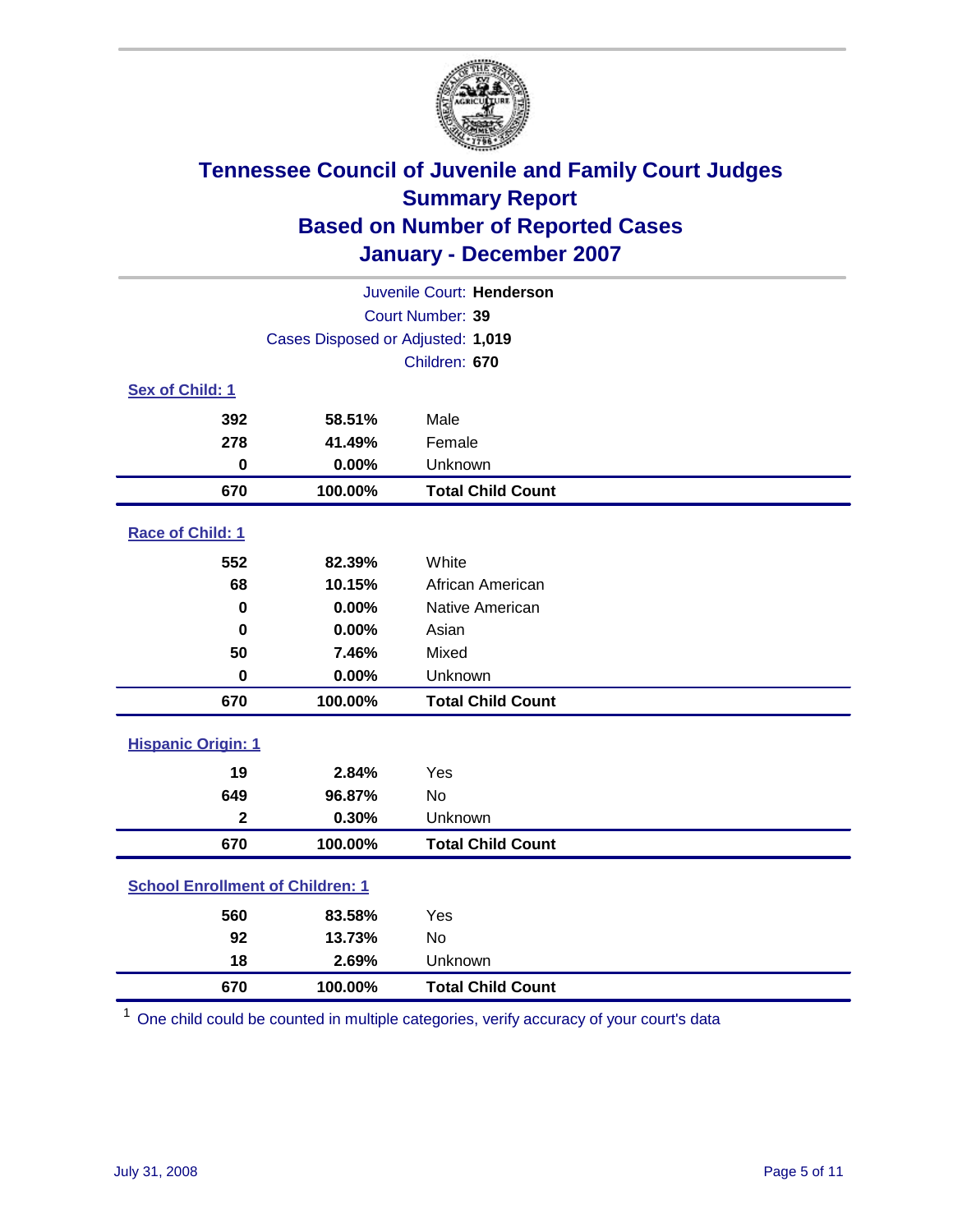

Court Number: **39** Juvenile Court: **Henderson** Cases Disposed or Adjusted: **1,019** Children: **670**

#### **Living Arrangement of Child at Time of Referral: 1**

|     |          | <b>Total Child Count</b>     |
|-----|----------|------------------------------|
| 4   | 0.60%    | Other                        |
| 6   | $0.90\%$ | Unknown                      |
| 3   | 0.45%    | Independent                  |
| 0   | 0.00%    | In an Institution            |
| 8   | 1.19%    | In a Residential Center      |
| 1   | 0.15%    | In a Group Home              |
| 16  | 2.39%    | With Foster Family           |
| 6   | 0.90%    | With Adoptive Parents        |
| 108 | 16.12%   | <b>With Relatives</b>        |
| 70  | 10.45%   | <b>With Father</b>           |
| 250 | 37.31%   | With Mother                  |
| 29  | 4.33%    | With Mother and Stepfather   |
| 11  | 1.64%    | With Father and Stepmother   |
| 158 | 23.58%   | With Both Biological Parents |
|     |          | 670<br>100.00%               |

#### **Type of Detention: 2**

| 1.019 | 100.00%  | <b>Total Detention Count</b> |  |
|-------|----------|------------------------------|--|
| 0     | 0.00%    | Other                        |  |
| 1,006 | 98.72%   | Does Not Apply               |  |
| 0     | $0.00\%$ | <b>Unknown</b>               |  |
| 13    | 1.28%    | <b>Psychiatric Hospital</b>  |  |
| 0     | 0.00%    | Jail - No Separation         |  |
| 0     | $0.00\%$ | Jail - Partial Separation    |  |
| 0     | $0.00\%$ | Jail - Complete Separation   |  |
| 0     | 0.00%    | Juvenile Detention Facility  |  |
| 0     | $0.00\%$ | Non-Secure Placement         |  |
|       |          |                              |  |

<sup>1</sup> One child could be counted in multiple categories, verify accuracy of your court's data

<sup>2</sup> If different than number of Cases (1019) verify accuracy of your court's data.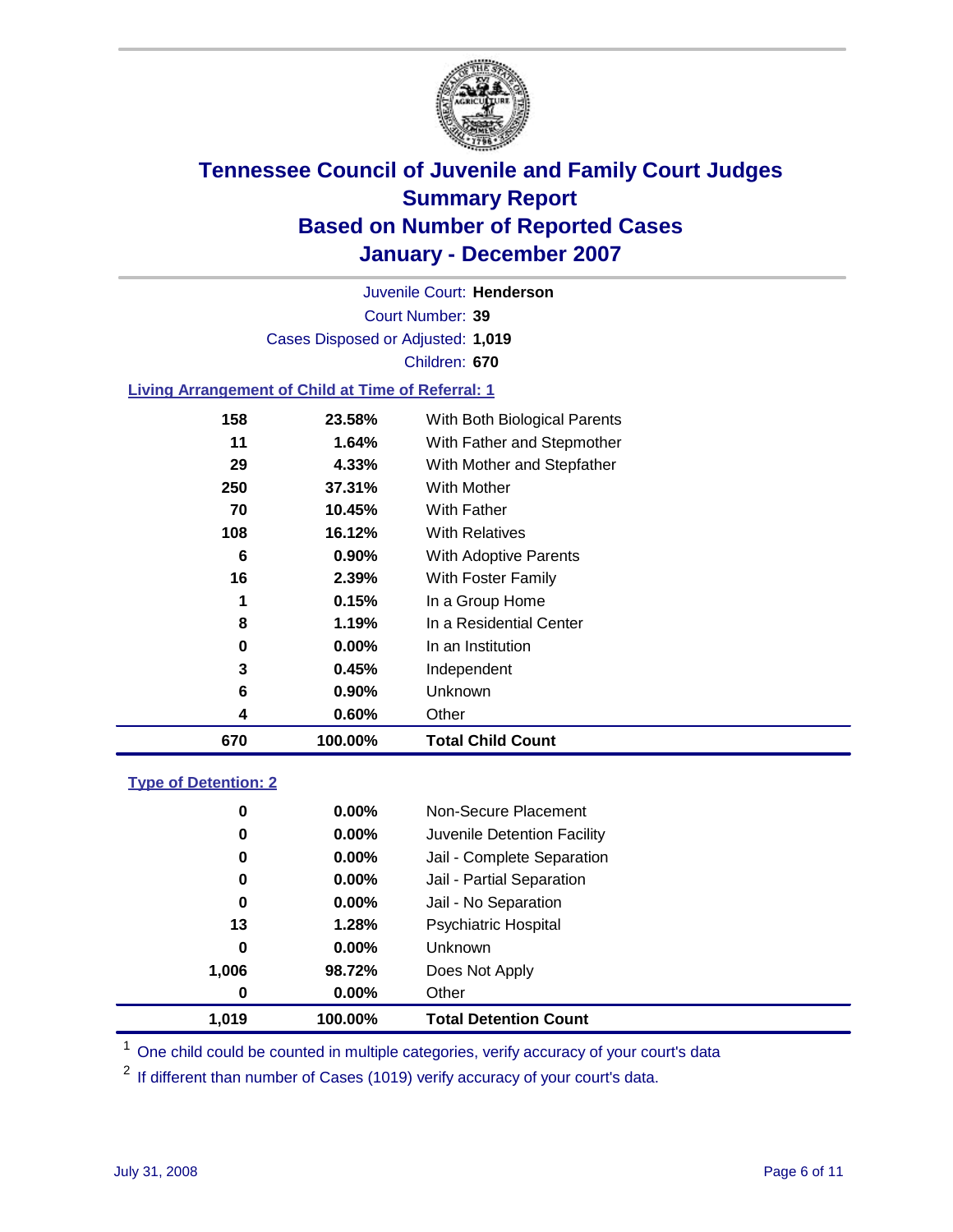

|                                                    | Juvenile Court: Henderson         |                                      |  |  |  |
|----------------------------------------------------|-----------------------------------|--------------------------------------|--|--|--|
|                                                    | Court Number: 39                  |                                      |  |  |  |
|                                                    | Cases Disposed or Adjusted: 1,019 |                                      |  |  |  |
|                                                    | Children: 670                     |                                      |  |  |  |
| <b>Placement After Secure Detention Hearing: 1</b> |                                   |                                      |  |  |  |
| 9                                                  | 0.88%                             | Returned to Prior Living Arrangement |  |  |  |
| $\bf{0}$                                           | 0.00%                             | Juvenile Detention Facility          |  |  |  |
| 0                                                  | 0.00%                             | Jail                                 |  |  |  |
| 3                                                  | 0.29%                             | Shelter / Group Home                 |  |  |  |
| 0                                                  | 0.00%                             | <b>Foster Family Home</b>            |  |  |  |
| 1                                                  | 0.10%                             | <b>Psychiatric Hospital</b>          |  |  |  |
| O                                                  | 0.00%                             | Unknown / Not Reported               |  |  |  |
| 1,006                                              | 98.72%                            | Does Not Apply                       |  |  |  |
| 0                                                  | 0.00%                             | Other                                |  |  |  |
| 1,019                                              | 100.00%                           | <b>Total Placement Count</b>         |  |  |  |
|                                                    |                                   |                                      |  |  |  |
| <b>Intake Actions: 2</b>                           |                                   |                                      |  |  |  |
| 599                                                | 45.07%                            | <b>Petition Filed</b>                |  |  |  |
| 0                                                  | 0.00%                             | <b>Motion Filed</b>                  |  |  |  |
| 375                                                | 28.22%                            | <b>Citation Processed</b>            |  |  |  |
| 0                                                  | 0.00%                             | Notification of Paternity Processed  |  |  |  |
| 83                                                 | 6.25%                             | Scheduling of Judicial Review        |  |  |  |
| 3                                                  | 0.23%                             | Scheduling of Administrative Review  |  |  |  |
| 63                                                 | 4.74%                             | Scheduling of Foster Care Review     |  |  |  |
| 0                                                  | 0.00%                             | Unknown                              |  |  |  |
| 205                                                | 15.43%                            | Does Not Apply                       |  |  |  |
| 1                                                  | 0.08%                             | Other                                |  |  |  |
| 1,329                                              | 100.00%                           | <b>Total Intake Count</b>            |  |  |  |

<sup>1</sup> If different than number of Cases (1019) verify accuracy of your court's data.

<sup>2</sup> If different than number of Referral Reasons (1329), verify accuracy of your court's data.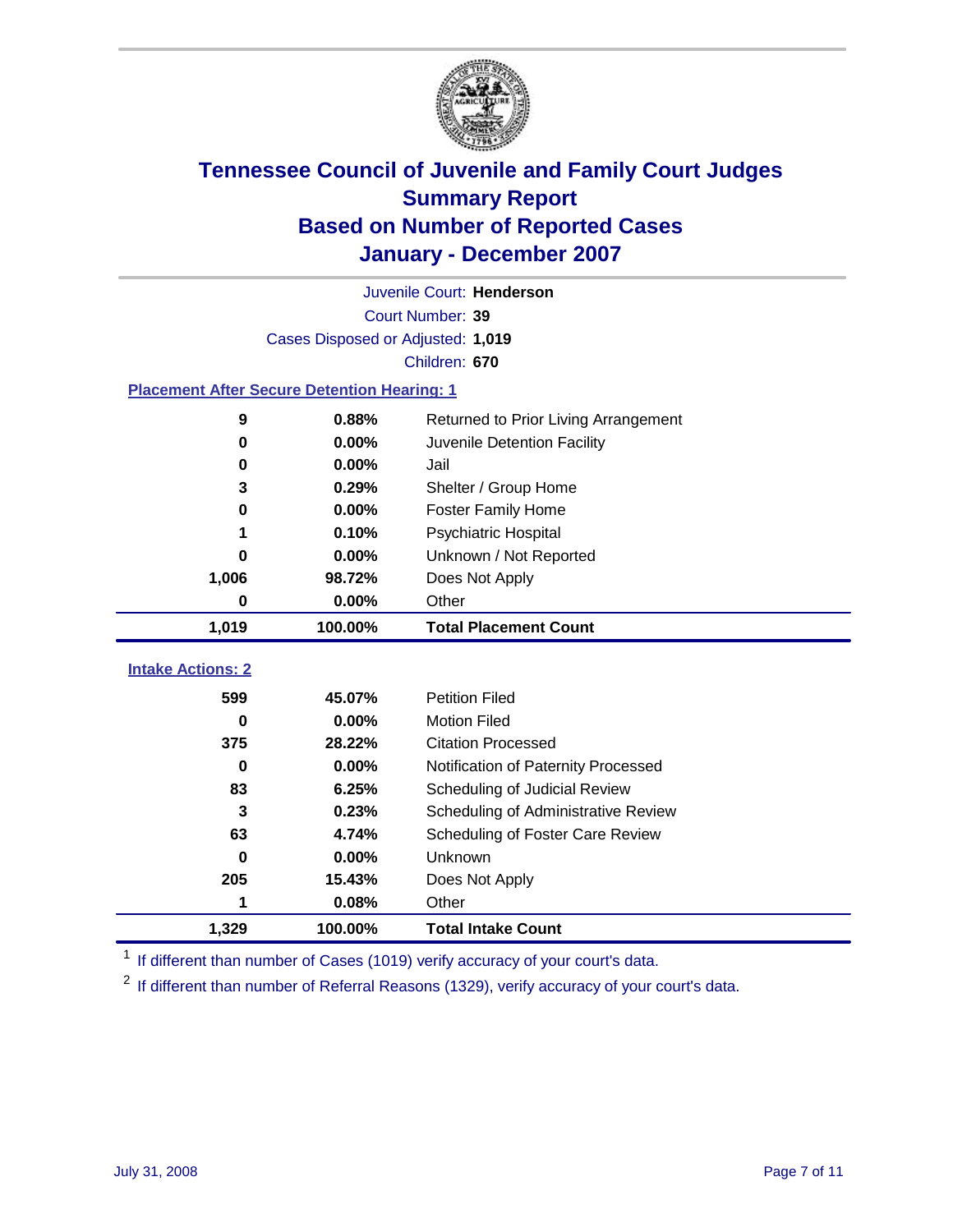

Court Number: **39** Juvenile Court: **Henderson** Cases Disposed or Adjusted: **1,019** Children: **670**

### **Last Grade Completed by Child: 1**

| 75        | 11.19%  | Too Young for School     |
|-----------|---------|--------------------------|
| 18        | 2.69%   | Preschool                |
| 17        | 2.54%   | Kindergarten             |
| 11        | 1.64%   | 1st Grade                |
| 7         | 1.04%   | 2nd Grade                |
| 7         | 1.04%   | 3rd Grade                |
| 16        | 2.39%   | 4th Grade                |
| 16        | 2.39%   | 5th Grade                |
| 16        | 2.39%   | 6th Grade                |
| 27        | 4.03%   | 7th Grade                |
| 48        | 7.16%   | 8th Grade                |
| 74        | 11.04%  | 9th Grade                |
| 116       | 17.31%  | 10th Grade               |
| 79        | 11.79%  | 11th Grade               |
| 5         | 0.75%   | 12th Grade               |
| $\bf{0}$  | 0.00%   | Non-Graded Special Ed    |
| 8         | 1.19%   | <b>GED</b>               |
| 1         | 0.15%   | Graduated                |
| 0         | 0.00%   | Never Attended School    |
| 129       | 19.25%  | Unknown                  |
| $\pmb{0}$ | 0.00%   | Other                    |
| 670       | 100.00% | <b>Total Child Count</b> |

### **Enrolled in Special Education: 1**

| 670 | 100.00% | <b>Total Child Count</b> |  |
|-----|---------|--------------------------|--|
| 144 | 21.49%  | Unknown                  |  |
| 447 | 66.72%  | No                       |  |
| 79  | 11.79%  | Yes                      |  |
|     |         |                          |  |

<sup>1</sup> One child could be counted in multiple categories, verify accuracy of your court's data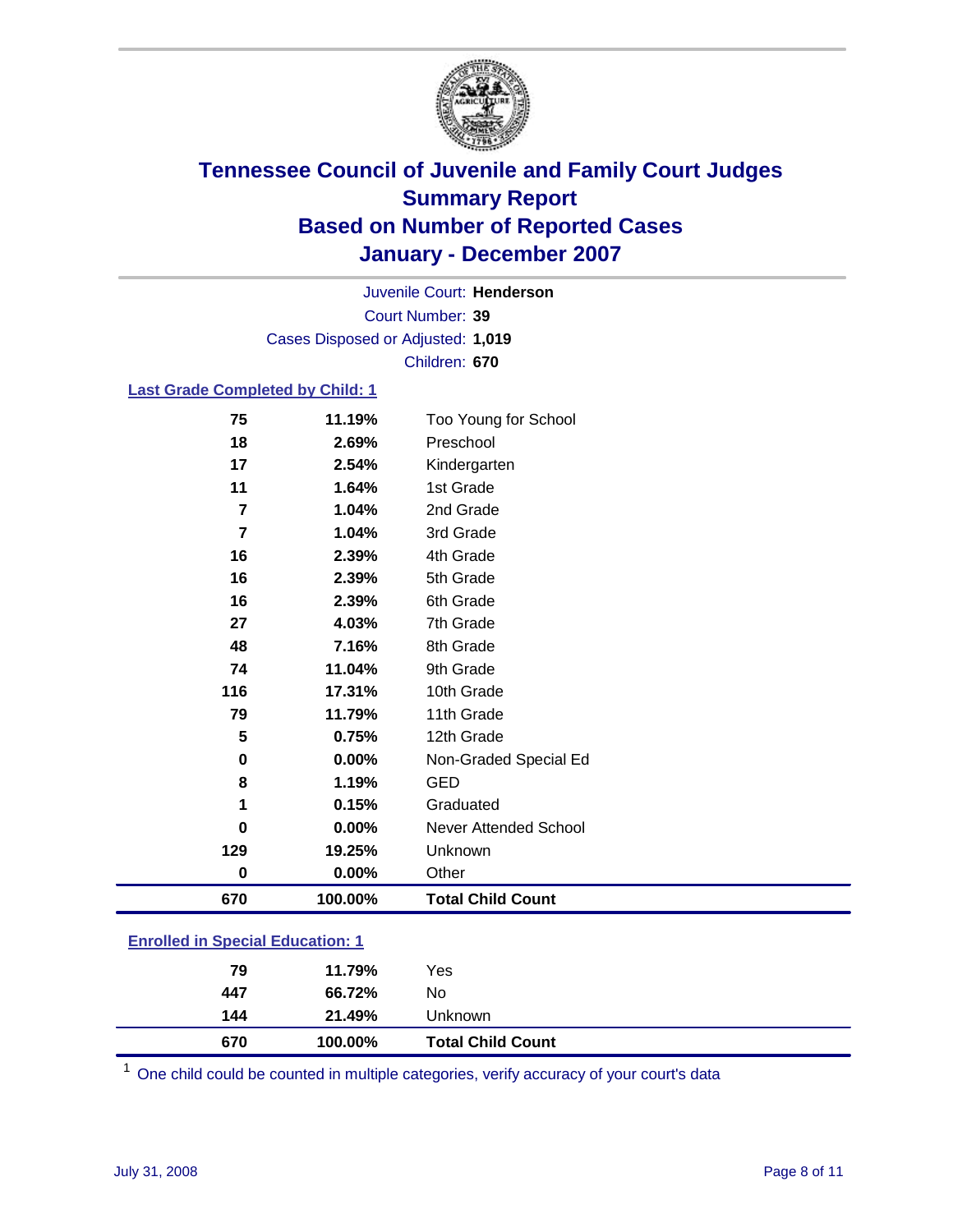

| Juvenile Court: Henderson    |                                   |                           |  |  |
|------------------------------|-----------------------------------|---------------------------|--|--|
|                              | Court Number: 39                  |                           |  |  |
|                              | Cases Disposed or Adjusted: 1,019 |                           |  |  |
|                              |                                   | Children: 670             |  |  |
| <b>Action Executed By: 1</b> |                                   |                           |  |  |
| 1,052                        | 79.16%                            | Judge                     |  |  |
| 0                            | $0.00\%$                          | Referee                   |  |  |
| 13                           | 0.98%                             | <b>YSO</b>                |  |  |
| 264                          | 19.86%                            | Other                     |  |  |
| 0                            | 0.00%                             | Unknown / Not Reported    |  |  |
| 1,329                        | 100.00%                           | <b>Total Action Count</b> |  |  |

### **Formal / Informal Actions: 1**

| 251   | 18.89%   | Dismissed                                        |
|-------|----------|--------------------------------------------------|
| 7     | 0.53%    | Retired / Nolle Prosequi                         |
| 335   | 25.21%   | <b>Complaint Substantiated Delinquent</b>        |
| 98    | $7.37\%$ | <b>Complaint Substantiated Status Offender</b>   |
| 31    | 2.33%    | <b>Complaint Substantiated Dependent/Neglect</b> |
| 0     | $0.00\%$ | <b>Complaint Substantiated Abused</b>            |
| 0     | $0.00\%$ | <b>Complaint Substantiated Mentally III</b>      |
| 221   | 16.63%   | Informal Adjustment                              |
| 0     | $0.00\%$ | <b>Pretrial Diversion</b>                        |
| 0     | $0.00\%$ | <b>Transfer to Adult Court Hearing</b>           |
| 0     | $0.00\%$ | Charges Cleared by Transfer to Adult Court       |
| 70    | 5.27%    | Special Proceeding                               |
| 14    | 1.05%    | <b>Review Concluded</b>                          |
| 302   | 22.72%   | Case Held Open                                   |
| 0     | $0.00\%$ | Other                                            |
| 0     | $0.00\%$ | Unknown / Not Reported                           |
| 1,329 | 100.00%  | <b>Total Action Count</b>                        |

<sup>1</sup> If different than number of Referral Reasons (1329), verify accuracy of your court's data.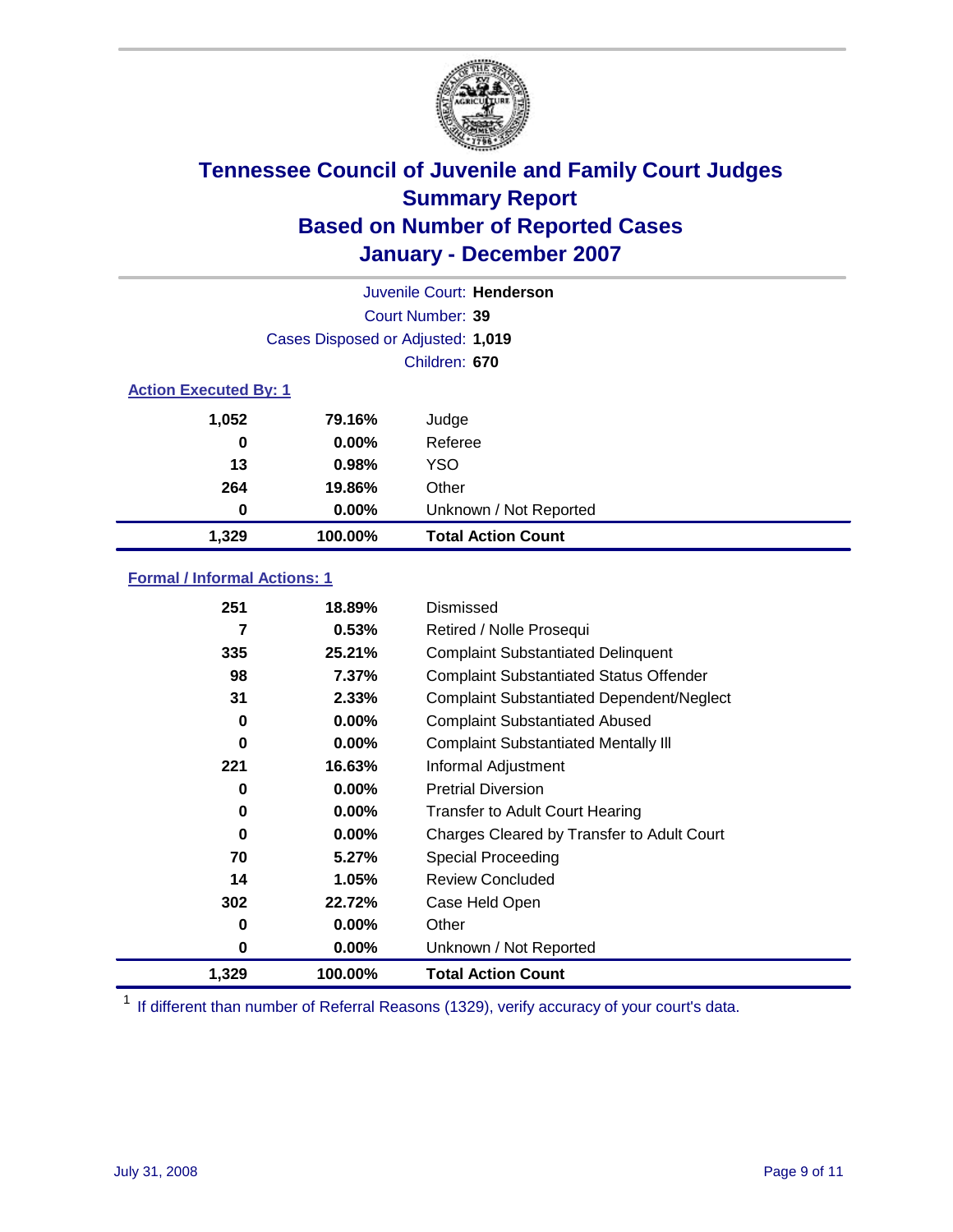

|                                                                                |                                   | Juvenile Court: Henderson                            |
|--------------------------------------------------------------------------------|-----------------------------------|------------------------------------------------------|
|                                                                                |                                   | Court Number: 39                                     |
|                                                                                | Cases Disposed or Adjusted: 1,019 |                                                      |
|                                                                                |                                   | Children: 670                                        |
| <b>Case Outcomes:</b><br>There can be multiple outcomes for one child or case. |                                   |                                                      |
| 166                                                                            | 7.29%                             | <b>Case Dismissed</b>                                |
| 5                                                                              | 0.22%                             | Case Retired or Nolle Prosequi                       |
| 343                                                                            | 15.06%                            | Warned / Counseled                                   |
| 116                                                                            | 5.09%                             | Held Open For Review                                 |
| 0                                                                              | 0.00%                             | Supervision / Probation to Juvenile Court            |
| 7                                                                              | 0.31%                             | <b>Probation to Parents</b>                          |
| 129                                                                            | 5.67%                             | Referral to Another Entity for Supervision / Service |
| 21                                                                             | 0.92%                             | Referred for Mental Health Counseling                |
| 25                                                                             | 1.10%                             | Referred for Alcohol and Drug Counseling             |
| 23                                                                             | 1.01%                             | <b>Referred to Alternative School</b>                |
| 0                                                                              | 0.00%                             | Referred to Private Child Agency                     |
| 0                                                                              | 0.00%                             | Referred to Defensive Driving School                 |
| 0                                                                              | 0.00%                             | Referred to Alcohol Safety School                    |
| 19                                                                             | 0.83%                             | Referred to Juvenile Court Education-Based Program   |
| 57                                                                             | 2.50%                             | Driver's License Held Informally                     |
| 0                                                                              | 0.00%                             | <b>Voluntary Placement with DMHMR</b>                |
| 3                                                                              | 0.13%                             | <b>Private Mental Health Placement</b>               |
| 0                                                                              | 0.00%                             | <b>Private MR Placement</b>                          |
| 0                                                                              | 0.00%                             | Placement with City/County Agency/Facility           |
| 5                                                                              | 0.22%                             | Placement with Relative / Other Individual           |
| 147                                                                            | 6.46%                             | Fine                                                 |
| 80                                                                             | 3.51%                             | <b>Public Service</b>                                |
| 31                                                                             | 1.36%                             | Restitution                                          |
| 3                                                                              | 0.13%                             | <b>Runaway Returned</b>                              |
| 17                                                                             | 0.75%                             | No Contact Order                                     |
| 0                                                                              | $0.00\%$                          | Injunction Other than No Contact Order               |
| 0                                                                              | 0.00%                             | <b>House Arrest</b>                                  |
| 11                                                                             | 0.48%                             | <b>Court Defined Curfew</b>                          |
| 0                                                                              | 0.00%                             | Dismissed from Informal Adjustment                   |
| 0                                                                              | 0.00%                             | <b>Dismissed from Pretrial Diversion</b>             |
| 0                                                                              | 0.00%                             | <b>Released from Probation</b>                       |
| 0                                                                              | 0.00%                             | <b>Transferred to Adult Court</b>                    |
| 0                                                                              | 0.00%                             | <b>DMHMR Involuntary Commitment</b>                  |